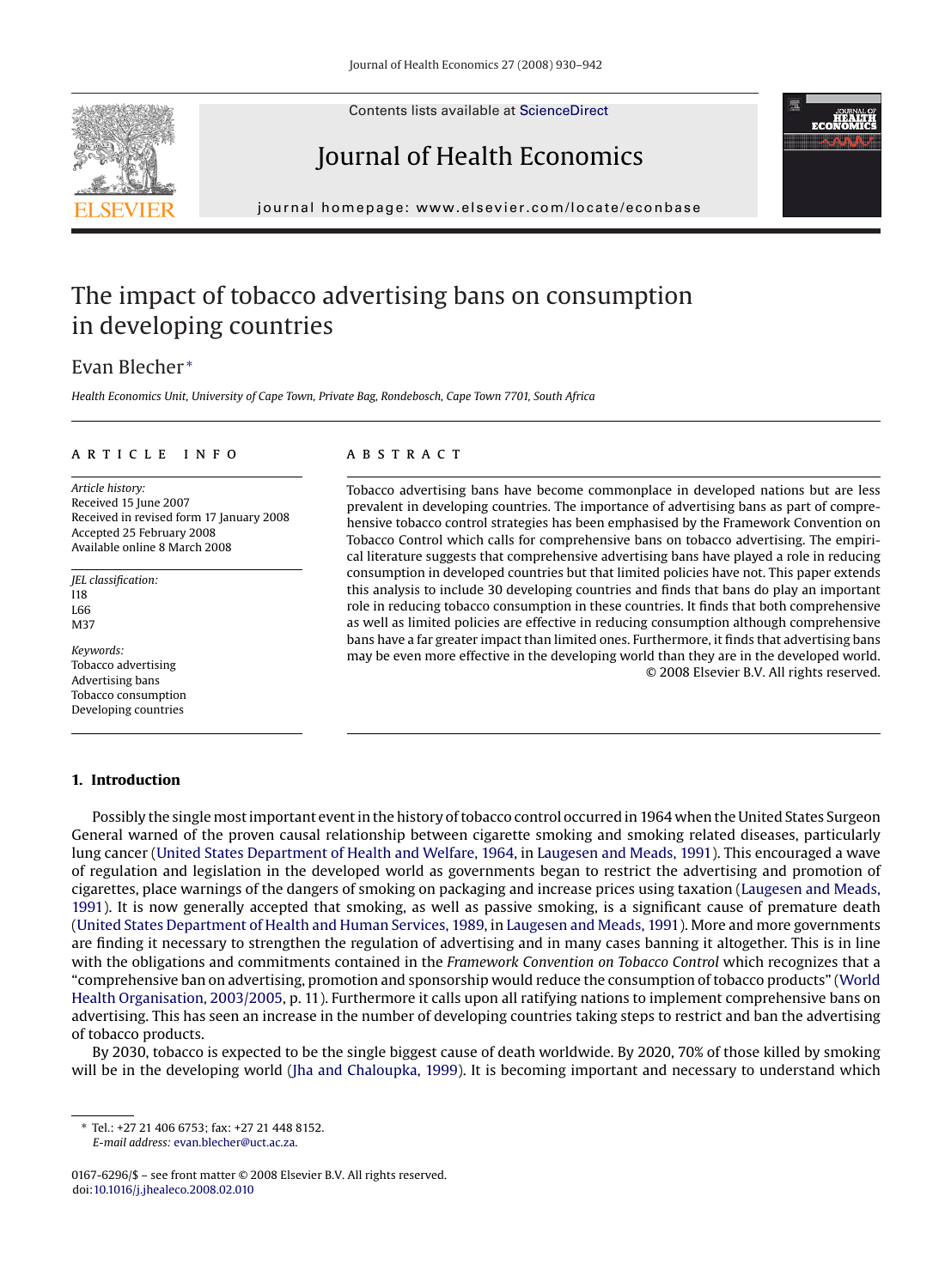#### **Table 1**

Studies investigating the impact of advertising expenditure on tobacco consumption

| Study                                      | Country              | <b>Time Period</b> |
|--------------------------------------------|----------------------|--------------------|
| No significant effect of advertising       |                      |                    |
| Grabowski (1976)                           | <b>United States</b> | 1956-1972          |
| Schneider et al. (1981)                    | <b>United States</b> | 1930-1978          |
| Yuclet and Kaynak (1984)                   | <b>United States</b> | 1955-1979          |
| Baltagi and Levin (1986)                   | <b>United States</b> | 1963-1980          |
| Johnson (1986)                             | Australia            | 1961-1986          |
| <b>Godfrey</b> (1986)                      | United Kingdom       | 1956-1984          |
| Hoffman (1987)                             | West Germany         | 1969-1979          |
| McAuliffe (1988)                           | <b>United States</b> | 1957-1985          |
| Baltagi and Levin (1992)                   | <b>United States</b> | 1963-1988          |
| Wilcox and Vacker (1992)                   | <b>United States</b> | 1991-1990          |
| Duffy (1991)                               | United Kingdom       | 1971-1987          |
| <b>Franke</b> (1994)                       | <b>United States</b> | 1961-1990          |
| Wilcox et al. (1994)                       | South Korea          | 1988-1992          |
| Duffy (1995)                               | United Kingdom       | 1963-1988          |
| Goel and Morey (1995)                      | <b>United States</b> | 1959-1982          |
| Duffy (1996)                               | United Kingdom       | 1963-1992          |
| Gallet (1999)                              | <b>United States</b> | 1958-1971          |
| Duffy (2003)                               | United Kingdom       | 1963-1996          |
| Significant positive effect of advertising |                      |                    |
| Fujii (1980)                               | <b>United States</b> | 1929-1973          |
| Witt and Pass (1981)                       | United Kingdom       | 1955-1975          |
| Young (1983)                               | <b>United States</b> | 1929-1973          |
| Bishop and Yoo (1985)                      | <b>United States</b> | 1954-1980          |
| Radfar (1985)                              | United Kingdom       | 1965-1980          |
| Leefland and Reuijl (1985)                 | West Germany         | 1960-1975          |
| Abernethy and Teel (1986)                  | <b>United States</b> | 1949-1981          |
| Porter (1986)                              | <b>United States</b> | 1947-1982          |
| Chetwynd et al. (1988)                     | New Zealand          | 1973-1985          |
| Kao and Tremblay (1988)                    | <b>United States</b> | 1953-1980          |
| Harrison et al. (1989)                     | New Zealand          | 1973-1985          |
| Seldon and Doroodian (1989)                | <b>United States</b> | 1952-1984          |
| Tegene (1991)                              | <b>United States</b> | 1953-1985          |
| Smee (1992)                                | United Kingdom       | 1960-1987          |
| <b>Valdes</b> (1993)                       | Spain                | 1964-1988          |
| Tremblay and Tremblay (1995)               | <b>United States</b> | 1955-1990          |
| Bardsley and Olekalns (1999)               | Australia            | 1963-1996          |

*Source*: [Smee \(1992\),](#page--1-0) [Saffer and Chaloupka \(2000\)](#page--1-0) and [Nelson \(2006\).](#page--1-0)

interventions succeed in reducing tobacco consumption, especially in the context of developing countries. Although the main driving force behind tobacco control is within the realm of public health it is economic interventions that have been found to be the most successful in reducing tobacco consumption. These interventions have tended to be related to increases in the price of cigarettes through taxation although a larger set of regulations including advertising bans, public smoking bans and restrictive sales practices are now becoming increasingly popular. Thus it is important to assess the effectiveness of these policies to ensure that the best possible policies are put in place to reduce cigarette consumption in developing countries.

This paper attempts to consider the impact that advertising bans have on tobacco consumption, paying particular attention to developing countries. It does so by using a cross-country analysis of demand including 51 countries. The first part considers the prior literature while the second section focuses on the methodology and data. This is followed by an analysis of the data and the estimation of the demand models.

#### **2. Literature review**

The debate over whether or not advertising affects the consumption of tobacco has for a long time been controversial. Tobacco control advocates and practitioners argue that tobacco advertising has a positive impact on aggregate consumption and that restricting and even banning tobacco advertising altogether can reduce aggregate consumption. The tobacco industry have for a long period of time argued that advertising has no positive impact on aggregate consumption but rather that it influences the relative market shares of individual brands and is thus not a public health issue. Economists have added empirical value to this debate with many studies showing that advertising has had a positive impact on aggregate consumption while equally many studies have shown no significant impact. Table 1 details almost all of the studies (published in peer reviewed journals) that investigate the relationship between tobacco consumption and advertising expenditure.

[Saffer \(2000\)](#page--1-0) argues that the high level of aggregation of advertising expenditure data used in time series studies leaves very little variation to correlate with consumption data. Generally since the marginal product of advertising is very low (and